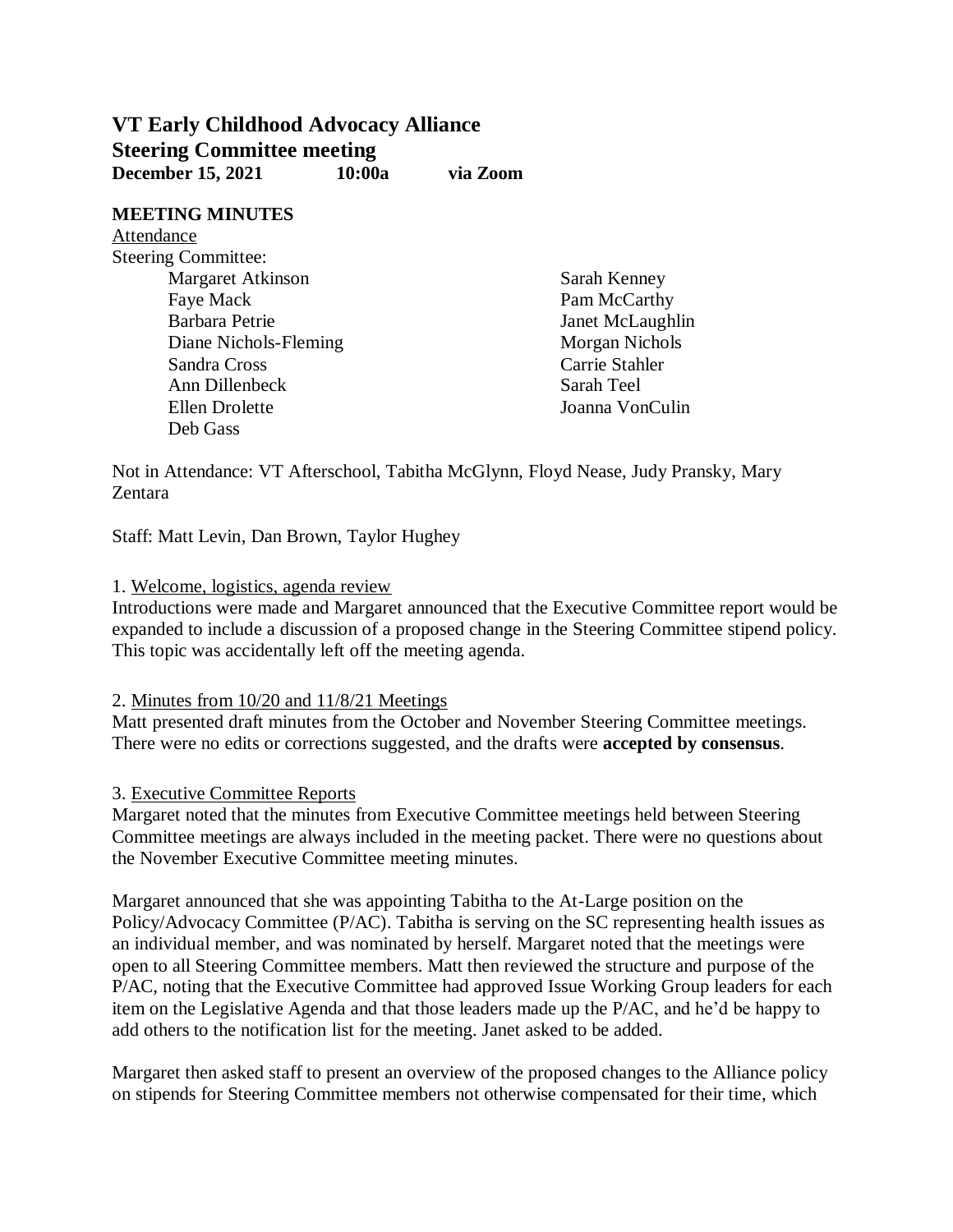has been supported by the Executive Committee. Dan walked through the proposal, which would expand eligibility for the stipends to include meetings related to Alliance administration (Executive Committee, Equity Subcommittee, and Steering Committee meetings of less than 2 hours) that were at least 30 minutes long, at a rate of \$15/hour. A discussion followed. In response to a question from Sarah K., Matt explained the decision to limit the stipend to just administrative functions, focusing on work that was specifically done to support the Alliance as opposed to the advocacy goals of the lead organizations. Ann asked if staff had talked to those impacted, and if there was a sense that the proposal would accomplish the stated goals. Dan noted that the proposal came out of a discussion by the Equity Subcommittee, which discussed these questions. Matt added that as Alliance outreach efforts increase, staff will make it a priority to monitor use of the policy to determine if it is succeeding, and what additional changes may make sense, if any.

Committee members then asked about the proposed rate of pay, wondering if \$15/hour was too low and where the figure came from. Matt acknowledged that the rate was a vestige of past discussions when the target for raising the minimum wage was \$15/hour, and suggested the rate in the policy be increased to \$20/hour. There was general agreement on that suggestion, however there were also suggestions that other formulas could be used, such as a monthly stipend. A discussion followed about possible alternatives.

After Matt suggested that staff could continue to lead further discussion of the topic in the coming months, there was **consensus to accept** the proposal as presented, with the rate adjusted to \$20/hour. Matt noted that Dan would be working on the Equity Subcommittee's '22 work plan, and this topic would be part of that.

## 4. ECDL Planning Update

Taylor provided an update on planning for Early Childhood Day at the Legislature '22. Currently staff are working to develop two different versions of a virtual event, one that would have everyone being virtual and the other (a more complicated and expensive one) that would take into account the possibility that some or all legislators would be working in-person in the State House. That second option would require setting up Zoom stations at the Capitol Plaza.

A discussion followed, during which it was noted that other organizations had used a similar format successfully. Taylor noted that other details, such as the line-up of speakers and issue sessions, would be determined in the coming weeks.

## 5. Administrative Report

Taylor reported on membership retention and recruitment, noting that the membership cycle began in November. The website has been updated and outreach is continuing. Currently (as of this meeting) the Alliance has 28 organizational members, 20 individual members, and 3 strategic partners, and the numbers have been increasing as her outreach has continued. She has been reviewing the database to update information and resolve some issues. Matt encouraged Committee members to renew their membership if they have not already done so.

Matt provided an update on the Fund Vermont's Future project, reporting that the campaign is in the process of hiring its first campaign manager, and developing a legislative plan for '22. An intensive outreach effort to BIPOC communities is also in process. Ann asked if the Alliance has